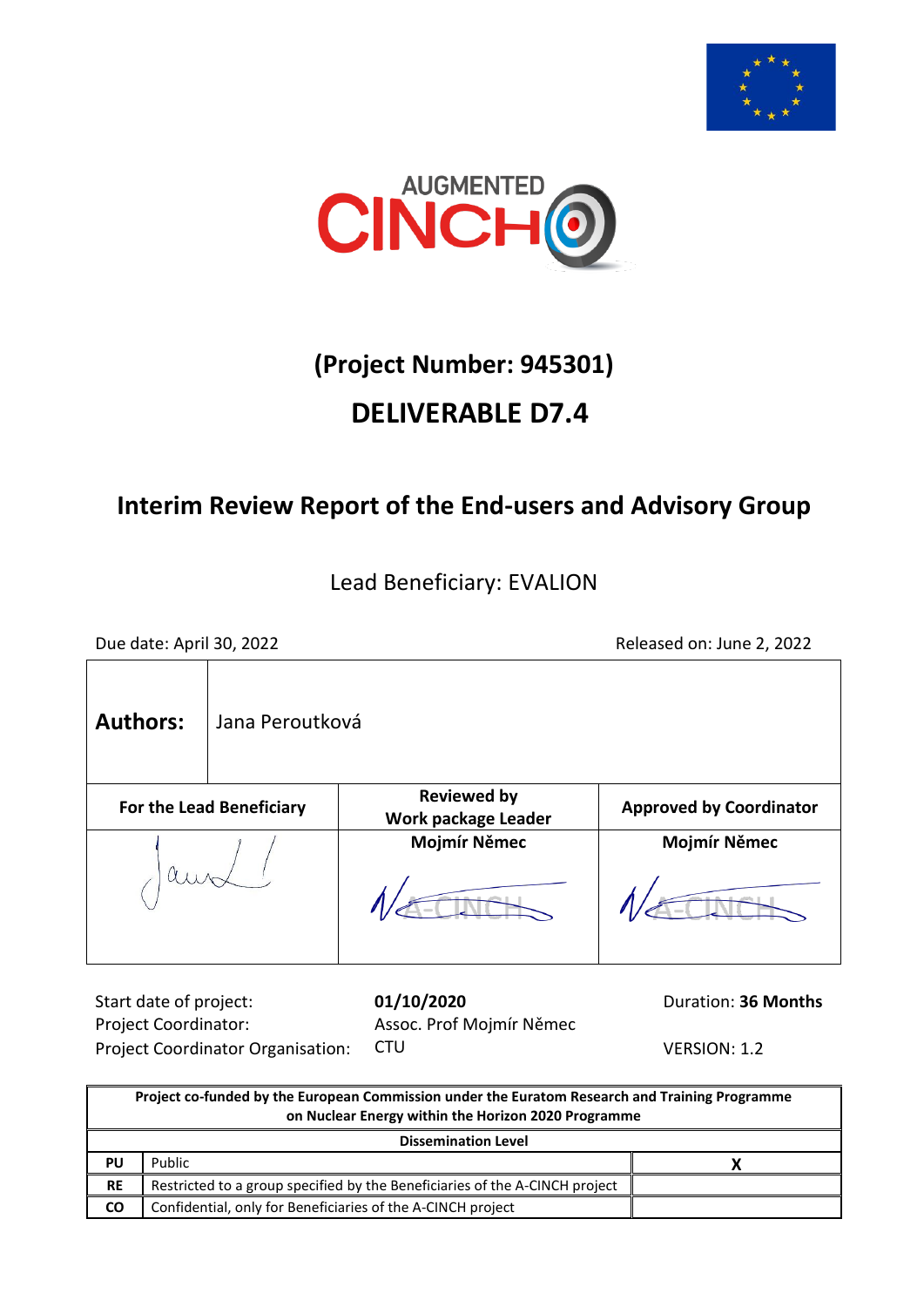

#### **Version control table**

| Version<br>number | Date of issue | Author(s)       | Brief description of changes made |  |
|-------------------|---------------|-----------------|-----------------------------------|--|
| 1.0               | 02/06/2022    | Jana Peroutková | Draft                             |  |
| 1.1               | 02/06/2022    | Petr Kořán      | MST check                         |  |
| 1.2               | 06/06/2022    | Mojmír Němec    | Coordinator's approval            |  |
|                   |               |                 |                                   |  |
|                   |               |                 |                                   |  |
|                   |               |                 |                                   |  |

#### **Project information**

| Project full title:        | Augmented Cooperation in Education and Training in |  |
|----------------------------|----------------------------------------------------|--|
|                            | <b>Nuclear and Radiochemistry</b>                  |  |
| Acronym:                   | A-CINCH                                            |  |
| Funding scheme:            | <b>Coordination and Support Action</b>             |  |
| ECGA number:               | 945301                                             |  |
| Programme and call         | H2020 EURATOM, NFRP-2019-2020                      |  |
| Coordinator:               | Mojmír Němec                                       |  |
| <b>EC Project Officer:</b> | Kateřina Ptáčková                                  |  |
| Start date - End date:     | $01/10/2020 - 30/09/2023$ i.e. 36 months           |  |
| Coordinator contact:       | +420 224 358 331, mojmir.nemec@fjfi.cvut.cz        |  |
| Administrative contact:    | +420 245 008 599, cinch@evalion.cz                 |  |
| Online contacts:           | http://www.cinch-project.eu/                       |  |

#### **Copyright**

The document is proprietary of the A-CINCH consortium members. No copying or distributing, in any form or by any means, is allowed without the prior written agreement of the owner of the property rights. This document reflects only the authors' view. The European Community is not liable for any use that may be made of the information contained herein.



*"This project has received funding from the Euratom research and training programme 2019-2020 under grant agreement No 945301."*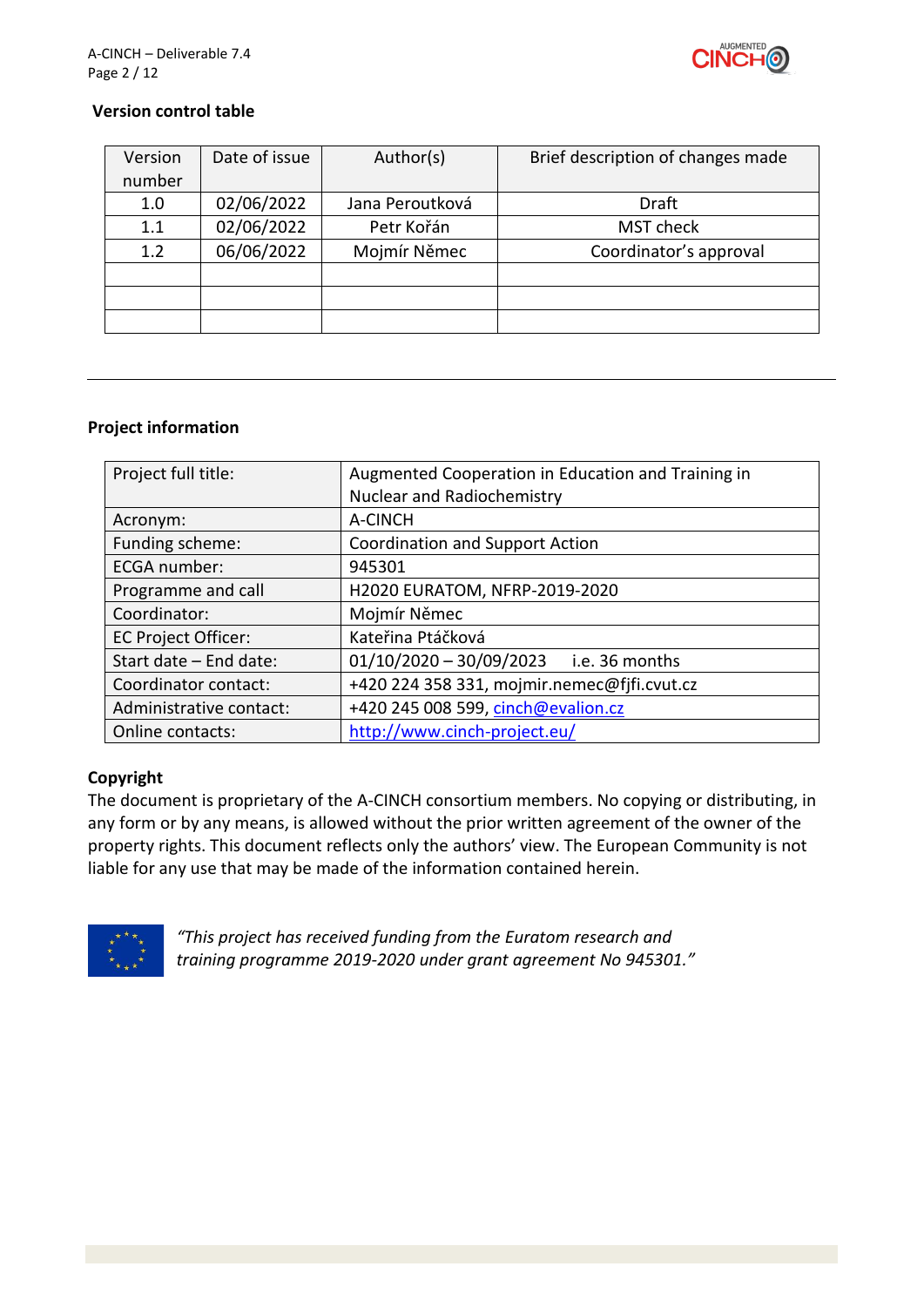

### **EXECUTIVE SUMMARY**

The End-users and Advisory Group (EAG) is a supervisory and consultancy body of the A-CINCH project. It composes of members suggested by the Management Board of the project and approved by the Governing Board. The main role of EAG is to represent the project's target groups, provide feedback on the project activities and disseminate the outcomes within the NRG field. In the project, the EAG members are asked to compose two review reports. These are the Interim Review Report (D7.4) and the Final Review Report (D7.5). This EAG Interim Review Report summarizes observations and feedback of the EAG members for the first eighteen months of the project realization. The Reports concludes that the project has progressed well and in accordance with the project plan. Moreover, some of the project activities have been pointed out and highly appreciated.

In this place, the A-CINCH project would like to express appreciation and thanks to the EAG members for all their work, effort, valuable feedback and suggestions.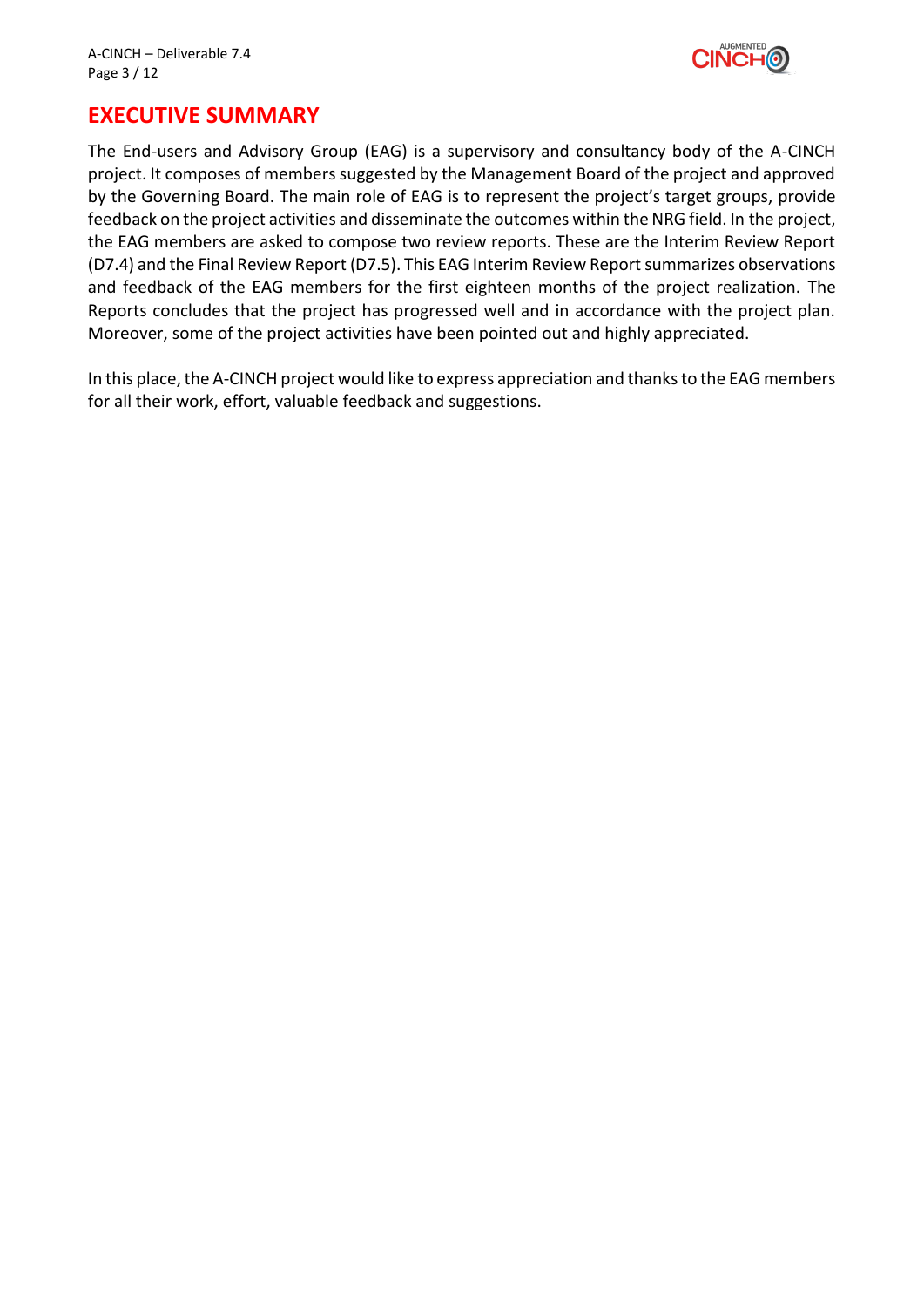

#### **CONTENT**

| $\mathbf{1}$   |               |  |  |
|----------------|---------------|--|--|
| $\overline{2}$ |               |  |  |
|                | 2.1           |  |  |
|                | $2.2^{\circ}$ |  |  |
| 3              |               |  |  |
|                |               |  |  |
|                | 3.1.1         |  |  |
|                | 3.1.2         |  |  |
|                | 3.1.3         |  |  |
|                | 3.1.4         |  |  |
|                | 3.1.5         |  |  |
|                | 3.1.6         |  |  |
|                | 3.1.7         |  |  |
|                | 3.1.8         |  |  |
|                |               |  |  |
| $\Delta$       |               |  |  |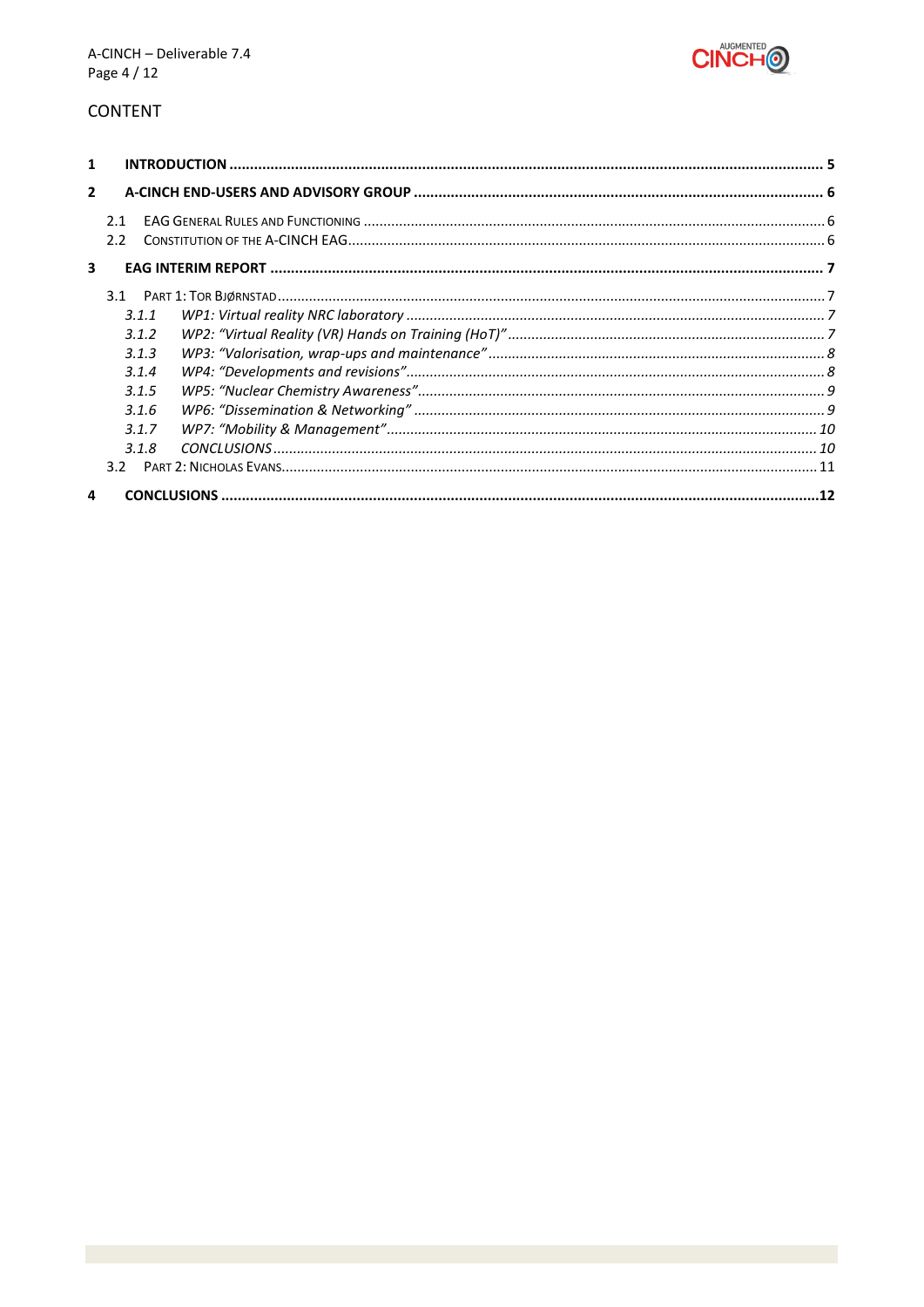

# <span id="page-4-0"></span>**1 INTRODUCTION**

The End-users and Advisory Group Interim Report summarizes and comments on the project activities carried out in the first half of the project duration. The Report is a tool of the project quality and innovation management and control and provides precious feedback on the project activities from representatives of the project target groups. It has been elaborated by the EAG members based on their observations at the six-months project meetings and on the project internal reports.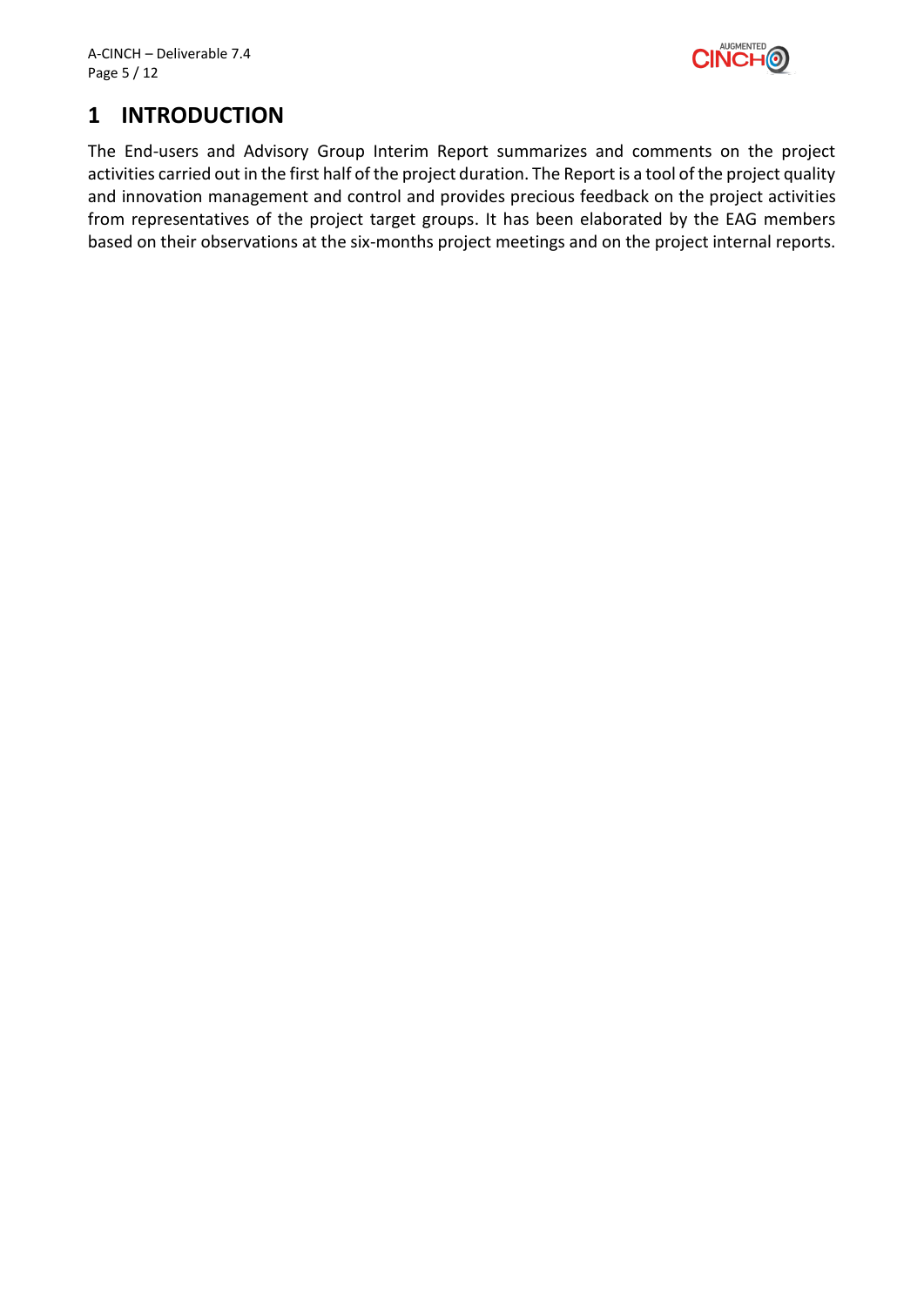

## <span id="page-5-0"></span>**2 A-CINCH END-USERS AND ADVISORY GROUP**

### <span id="page-5-1"></span>**2.1 EAG General Rules and Functioning**

The general rules and functioning of the A-CINCH EAG has been described in the Project Handbook.

The EAG is a supervision body of the project composed of representatives of the target groups and stakeholders. They are significant players in the development of tailor-made and, thus, widely accepted project outputs and they create highly-valued part of the innovation management process of the project. Additionally, they spread the information about the project and its activities and outputs among the nuclear community. The EAG also assists in transfer of knowledge and international coordination of relevant activities.

For membership in EAG, representatives of universities not represented in A-CINCH, related projects, regulatory bodies, relevant industries and networks, high-school teachers and students are nominated by the project partners. EAG is appointed and steered by the Executive Board of the project and approved by the Governing Board. EAG is established at the kick-off meeting and reinforced during the project.

At least two EAG members representing different target groups are invited to all plenary parts of the project meetings to follow the progress of the project activities and give instant feedback on them. The EAG members are also allowed to attend GB meetings upon invitation but have not any voting rights. The EAG is consulted in any question relating to the practical relevance of the project work and outputs as well as possible routes to optimize the activities in a direction towards practical applicability and relevance.

# <span id="page-5-2"></span>**2.2 Constitution of the A-CINCH EAG**

The A-CINCH EAG has been established at the Kick-off meeting in October, 2020. At the adjoin Governing Board meeting, the following EAG members were nominated and approved:

- Nicholas Evans, Nottingham Trent University, United Kingdom
- Tor Bjørnstad, Institute for Energy Technology, Norway.

At the same time, a call for other EAG members was announced.

At the 1<sup>st</sup> Project Meeting, Michèle Coeck, SCK-CEN has been nominated and approved as EAG members.

At the 2<sup>nd</sup> Project Meeting, Lucy Platts, NIRO, and John Roberts, IAEA and IAEA's Nuclear knowledge Management Section member have been nominated and approved as the A-CINCH EAG members. Lucy Platts has actively joined the EAG at the next project meeting. John Roberts has been informed on him being approved as the A-CINCH EAG member and has been undergoing IAEA internal approval process to be able to accept the function.

Nicholas Evans resigned from his function as the EAG member on October, 2021, in order to avoid conflict of interest as he started to cooperate in the project activities directly.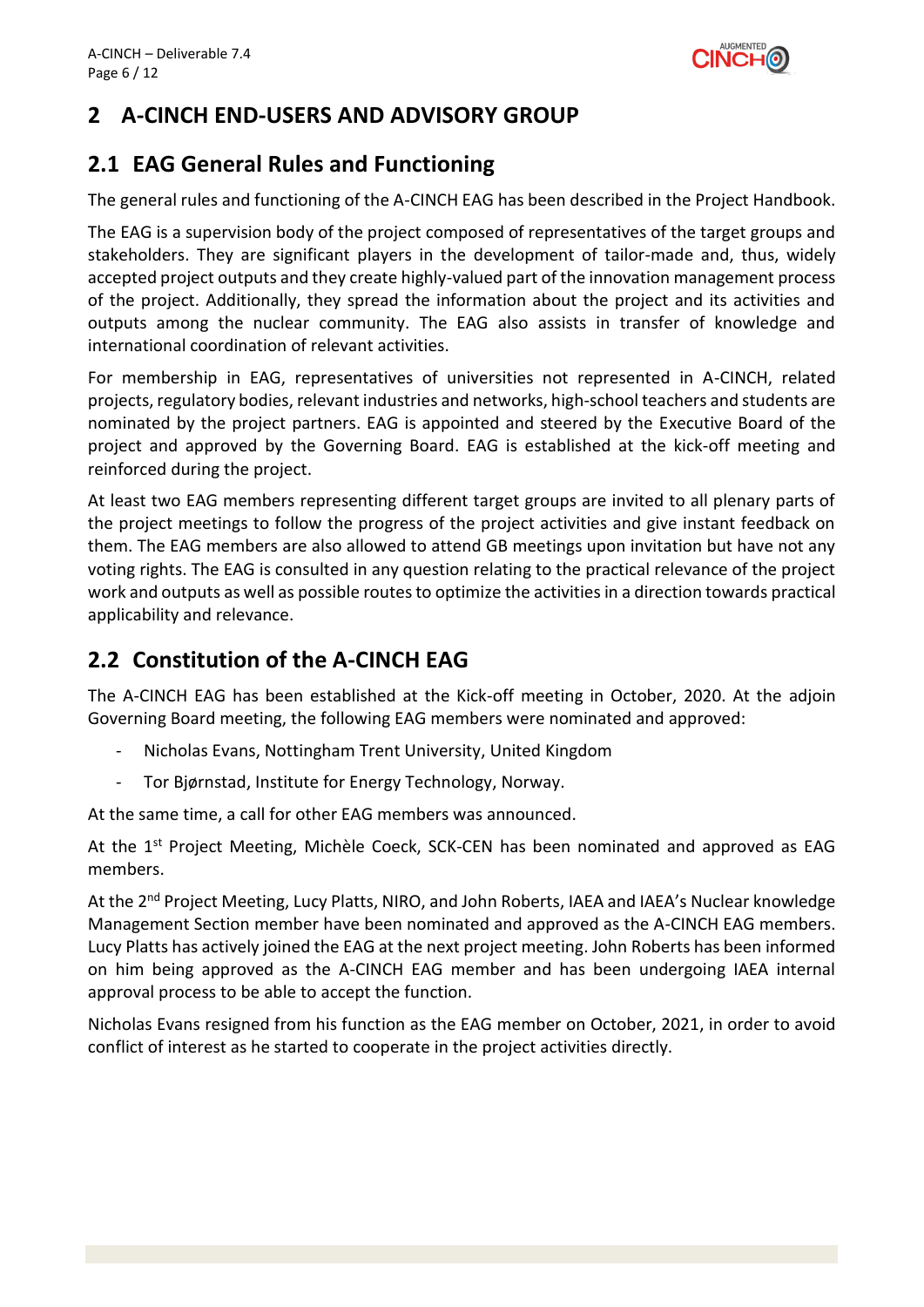

# <span id="page-6-0"></span>**3 EAG INTERIM REPORT**

The authors of the EAG Interim Report are Nicholas Evans and Tor Bjørnstad as they have been with the project since its beginning. Nicholas Evans has summarized his observations for the first 12 months of the project as he has resigned from his function then. Tor Bjørnstad's feedback describes the whole period of 18 moths of the project realization. Michèle Coeck and Lucy Platts have actively participated in the last project meeting and will put in their observations in the following EAG final report.

# <span id="page-6-1"></span>**3.1 Part 1: Tor Bjørnstad**

*"Before starting on the details of the Work Packages, it should be pointed out that the first half period of this project coincided with the Corona virus pandemic sweeping across Europe. This has unavoidably somewhat affected the foreseen smoothness of cooperation and information exchange since most physical meetings had to be replaced with virtual on-line meetings. In spite of this, it is my impression that the communication and information exchange within the project at large, and between cooperation parties within each WP, has functioned impressively well.*

*The program consists of seven WPs. It is not the intension here to go through each individual WP and WP sub-task in detail, evaluating whether or not every single task is on track according to the plan in the main Gantt diagram. Such analysis is routinely followed up by principle Investigators and the Work Package Leaders. As far as I can read from my participation in meetings and the associated meeting minutes, there is no indication that the project management and WP leaders did not keep track of this in a conscientious and excellent manner. Instead, I will restrict myself to comment on general topics parts of the work which deviate (positively or negatively) from what could be expected based on the project description and plan and where discussions on the way forward are ongoing.*

### <span id="page-6-2"></span>**3.1.1 WP1: Virtual reality NRC laboratory**

*(Lead: LUH, Part.: OvGU, UH, UiO)*

*The objective is to develop a 3D environment of NRC laboratories as a platform where VR HoT scenarios will be implemented. This development implies close collaboration with WP2.*

*The programming needs for implementing specific virtual HoTs are so much infiltrated with procedures in the specific HoTs that I find it natural to discuss WP1 and WP2 together, see text under WP2.*

#### <span id="page-6-3"></span>**3.1.2 WP2: "Virtual Reality (VR) Hands on Training (HoT)"**

*(Lead: JSI, Part.: CHALMERS, CTU, POLIMI, UH, UiO)*

*The main objective of this WP is to create scenarios and screenplays for HoT's in different areas of radiochemistry applications and to introduce a virtual teaching assistant as an interactive game walkthrough for the VR HoT users. The objective of introducing VR HoT's is to create an educational platform and to provide a learning tool, which could be used as "teasers" for high school students, general public nuclear awareness, for flipped classroom concept, and as prerequisite to be enrolled to the real (physical) HoT.* 

*These tasks seem to create the most engagement but also challenges. Specialists in VR programming need to understand specialists in NRC and requirements of specific HoTs and vice versa. I believe it is safe to say that this interactive discussion needs to, and will, continue in the months to come.*

*A necessary step is the creation of a Quest system where HoT procedures are detailed with a number of tasks in several levels as an indispensable aid for the programmers. Templates are developed and presented. HoTs in discussion and under testing are: Presentation of lab equipment, half-life*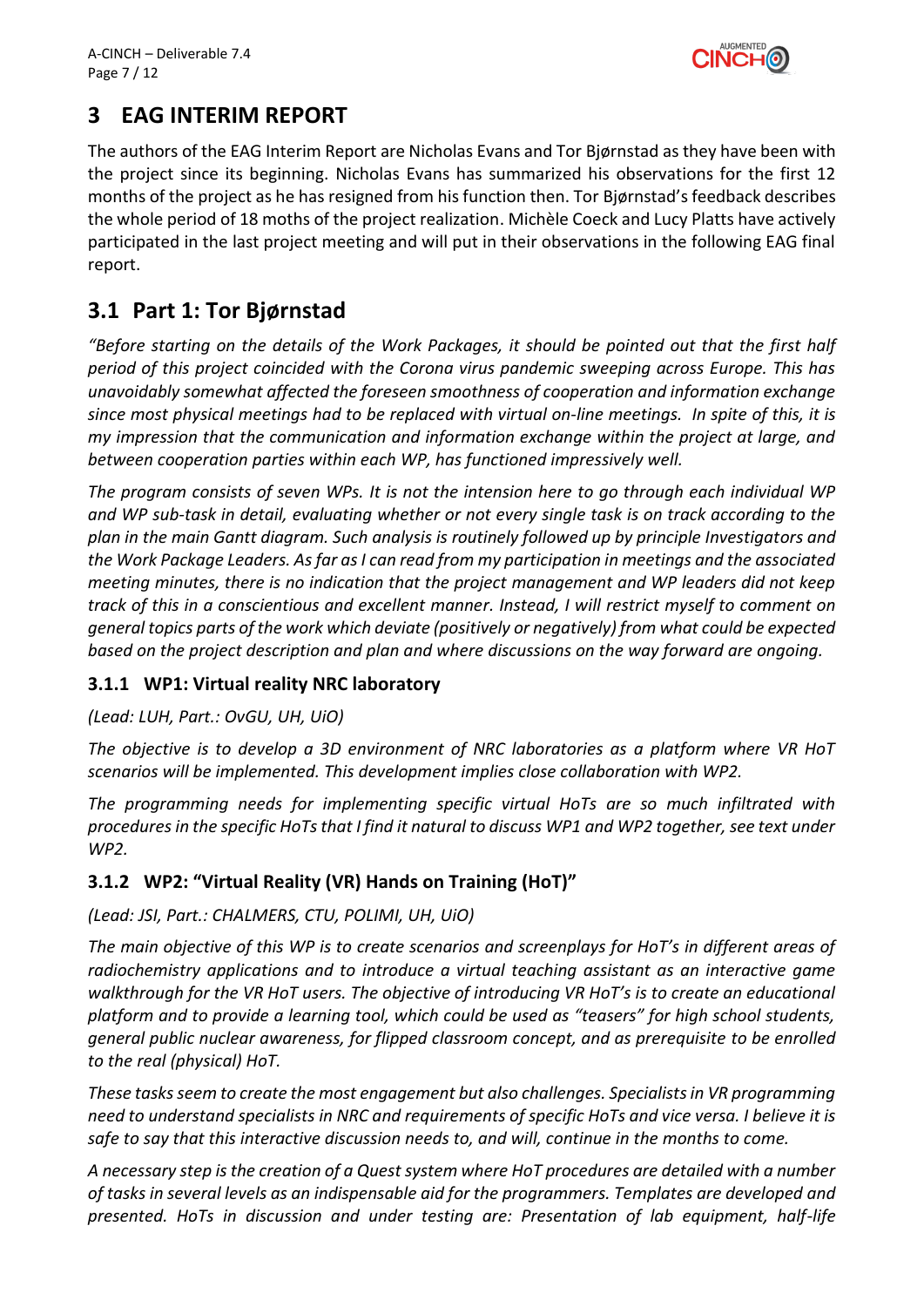

*determination, superficial decontamination, <sup>18</sup>F cyclotron production and determination of <sup>210</sup>Pb and <sup>210</sup>Po.* 

*A taste of keyword issues for discussion are: Web version versus desktop version, when interruption happens – resume or start over(?), saving options – needs to be sorted out, application on different computers – log-in needed(?), chopping up lengthy procedures in smaller parts – go directly to selected sub-parts(?), cleaning of workplaces – part of the task list(?), ownership and copyrights of products(?), translation to different languages or stick to English(?).*

*VR programming of NRC-based HoTs is certainly a resource-demanding and time-consuming task, and squeezed between technical possibilities, ideal wishes and available time and budget. Compromises have to be sorted out and accepted. Topical meetings are planned to address the most critical questions.* 

*My assessment is that the already ongoing discussions and the expressed positive will amongst the developers guarantee for a successful completion of these tasks in line with the originally defined delivery plan.* 

#### <span id="page-7-0"></span>**3.1.3 WP3: "Valorisation, wrap-ups and maintenance"**

*(Lead: POLIMI, Part.: CEFAS, CHALMERS, CTU, JSI, LUH, UCY, UH, UiO)* 

*The main objective is the valorisation of the already developed knowledge in the preceding 3 CINCH programs by improving MOOC experience, by promoting the usage of the MOOC as well as new pedagogical approaches among teachers, and by making easily accessible high-quality educational materials as Open Educational Resources (OER).*

*The MOOC issue: My impressions on the progress are: Promotional material is updated, promotion activities presented, two webinars realised (CHALMERS, JSI) and more planned, talks for teachers organized and made available on-line and MOOC material sheared among program participants for testing in the ordinary lecturing programmers with request for feedback. Very positive feedbacks from students are reported from UH, JSI and UiO.*

*Progress is also made on development of OER. Keywords are: design of effective processes, GAP analysis, presentations and talks.*

*Quest for an effective method to summarize and make available CINCH resources was raised. This issue seems to be properly treated by the proposal of creating a CINCH HUB as further discussed in the chapter of WP6 below.*

*HoTs and other tools: Here are my impressions of the progress: Two new HoTs are planned (JSI, June 2022 and CHALMERS, September 2022), the RoboLab development at LUH and UiO is running as planned, discussion on NucWik are not finished and will continue.*

In summary, this WP seems to be developing largely according to plans. It is interesting and *rewarding to see and experience the productive discussion that takes place on these and other CINCH issues across and amongst institutions.* 

#### <span id="page-7-1"></span>**3.1.4 WP4: "Developments and revisions"**

*(Lead: CTU, Part.: CEFAS, IMT, JSI, LUH, POLIMI, UiO)* 

*The main objective is to develop hands-on type of training courses (HoTs) underlining the A-CINCH concept of electronic teaching (VR-lab) and real lab HoT, which support and enhance each other.*

*Focus is on new HoT courses that cover areas which are now receiving attention in the European scientific community such as decontamination and decommissioning related to (end of) utilization*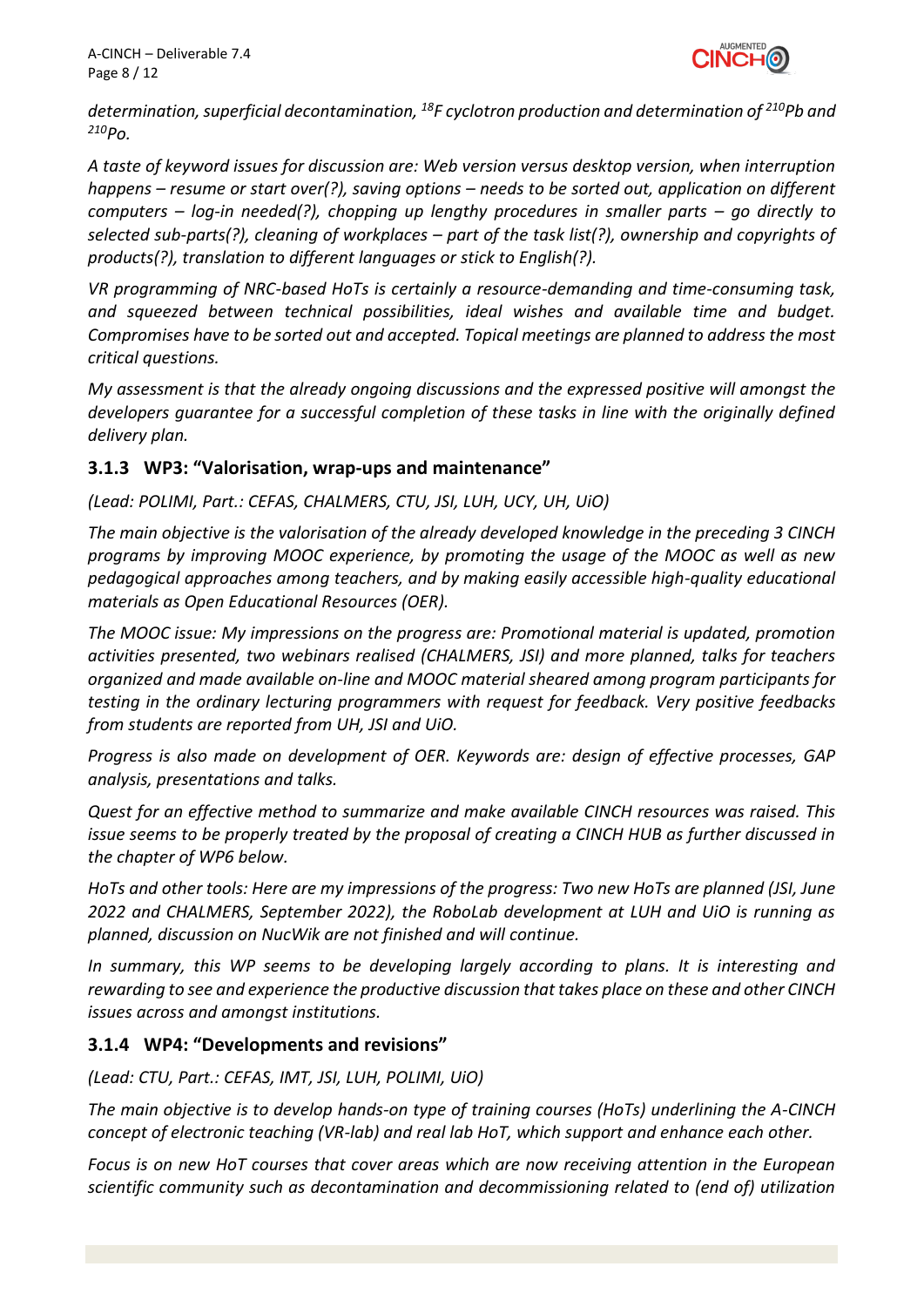

*of nuclear facilities, or nuclear forensics. Review and develop the NRC EuroMaster diploma is also a task here.*

*The forensic part scenario (JSI) and theoretical videos on the subject (POLIMI) are already developed and material on decontamination and decommissioning prepared (IMT, MSU). However, work on implementing the material on the MOODLE platform is somewhat delayed.* 

*Material that should have been collected from the Chernobyl contaminated site cannot any longer be acquired due to the present geopolitical situation. Substitutions for similar contaminated material will have to be found. Associated with this problem is that the Russian institution MSU can no longer, and until further notice, be part of the A-CINCH program. This will not directly affect the economy in the program since MSU was financed from Russia. However, it has not yet been decided whether or not somebody else take ownership to the tasks defined for MSU.*

*In addition, the commissioning of the AMS experimental equipment at CTU, which should have been demonstrated and used for this task, is also somewhat delayed.*

*Still, the impression I have from listening to the lively discussions during the last plenary meeting in April 2022 is that these tasks will be finalized in due time without seriously affecting the program.*

*I also observe that the discussions on how to establish a Euromaster certificate is defined to be 3 months delayed. Discussions will continue in the working group (UiO, CTU, Nick Evans).* 

#### <span id="page-8-0"></span>**3.1.5 WP5: "Nuclear Chemistry Awareness"**

*(Lead: NNL, Part.: CEFAS, CHALMERS, LUH, POLIMI, UCY, UNIVLEEDS)*

*The focus is on development of a distributable and sustainable toolkit of standalone resources to promote and increase awareness of the field of nuclear and radiochemistry. The overall objective is to make the field attractive to a younger generation and motivate school students to pursue a career in nuclear chemistry in industry or academia.*

*A comprehensive activity with corresponding development of educational resources have recently been presented to the A-CINCH program community. The developments range from high-school teaching packages (NNL), collection and further development of the impressive suite of MOOCs (POLIMI), program and material for an up-coming summer school (UNIVLEEDS), materials for teaching the teachers (CHALMERS), so-called "Lab in a Box" which is material that can be used by institutions to promote nuclear and radiochemistry at science festivals and similar(NNL), and videos describing examples of variety of careers available to candidates in nuclear and radiochemistry (UNIVLEEDS).* 

*From the available material, I judge that developers are exceptionally able and enthusiastic on the subjects and there are no obvious deviations from original plans.*

#### <span id="page-8-1"></span>**3.1.6 WP6: "Dissemination & Networking"**

*(Lead: ENEN, Part.: CHALMERS, EVALION, POLIMI)*

*The main objective of WP6 is to provide support in the dissemination and implementation of project results to ensure that the information about the project and its results will be delivered broadly among the nuclear community and among other potential end users.*

*Central in these activities is the development of a CINCH HUB which should accommodate a platform to inform the nuclear community and the public about the project, dissemination of deliverables among project partners and stakeholders, and promotion of events or participation in networking events at the national and international levels.*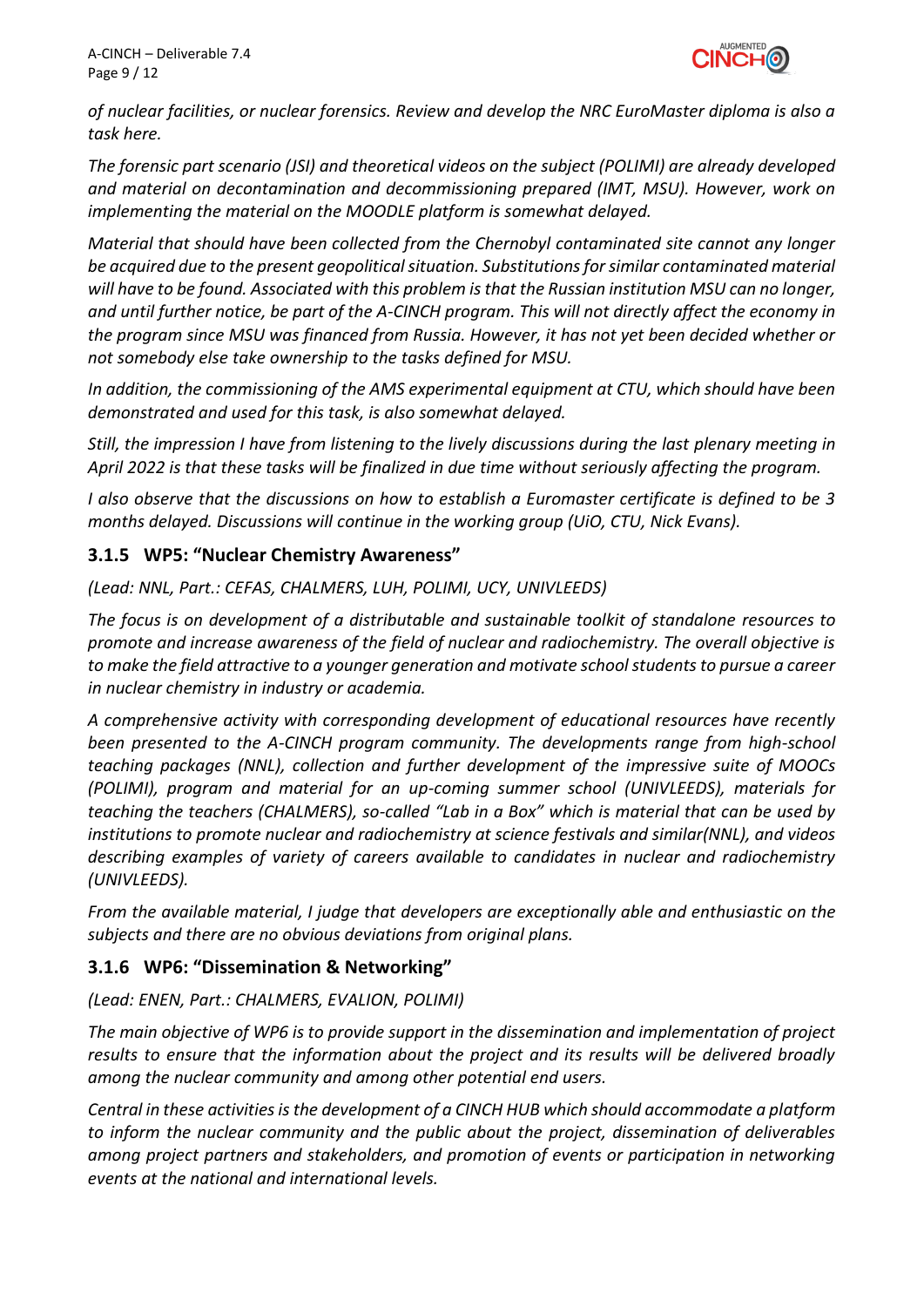A-CINCH – Deliverable 7.4 Page 10 / 12



*An alpha-version of such a HUB has already been presented and distributed for test and comments among the program participants. I registered a general enthusiasm for the product as such, and I support and applaud the now ongoing discussions on further development of the dissemination platform.*

#### <span id="page-9-0"></span>**3.1.7 WP7: "Mobility & Management"**

*(Lead: EVALION, Part.: CTU, ENEN)*

*The main objective of WP7 is to provide efficient management of the A-CINCH activities including overall project steering and to follow up on project deliverables and milestones.* 

*My impression is that these tasks are very well taken care of by the management team.*

*Another subtask in WP7 is to assure international exchange of knowledge and practical experience among students, teachers for secondary, higher and vocational education, end-users, and lecturers through the mobility scheme (Travel Fund). These activities have, until now, been limited due to the COVID19 situation. However, this is foreseen to change now along with ease of travelling restrictions. Hopefully, we can see encouraging physical attendance in training courses (HoTs), summer school and topical and plenary meetings in the months to come.*

#### <span id="page-9-1"></span>**3.1.8 CONCLUSIONS**

*In conclusion, as an EAG member and observer to the program, I am very satisfied with the overall progress. In spite of the counteractive COVID19 situation, all partners worked enthusiastically, collaboratively and hard, on delivering the content they promised. The communication climate*  within WPs and across disciplines in the program seem to function very well. A special *acknowledgement goes to the firm program management that keeps the activities on track."*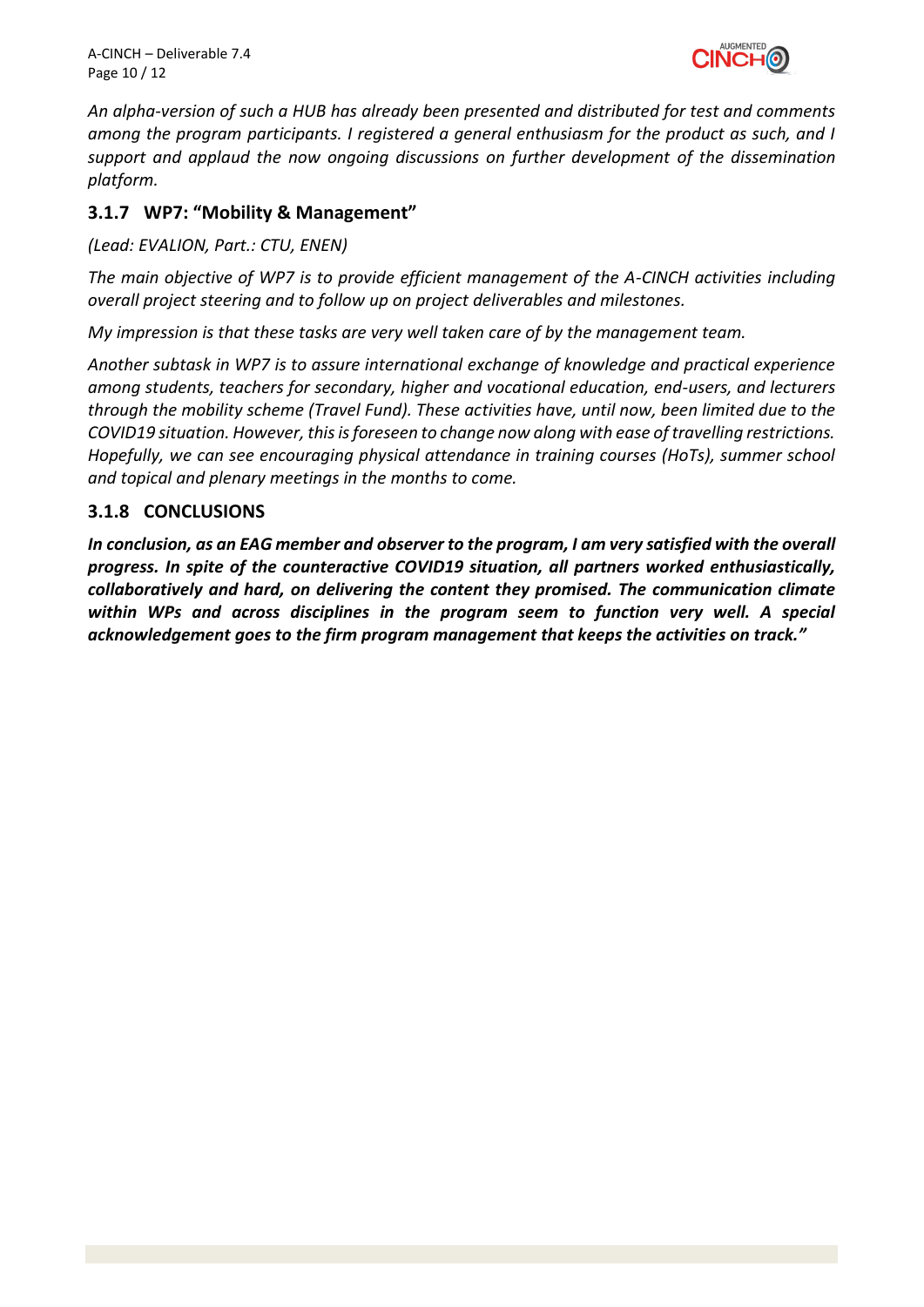

# <span id="page-10-0"></span>**3.2 Part 2: Nicholas Evans**

*"Progress on the A-CINCH project has been very impressive in the first 12 months, despite the impacts of Coronavirus on travel and face-to-face meetings.*

*Production of the virtual reality NRC laboratory is progressing well in WP1*

*In WP3 (Valorisation) there has been an impressive take up by participants for the CINCH webinars within the MOOC. Other videos are being produced and will be available shortly. In WP2 HoT courses are ready to run whenever COVID allows, but the electronic aspects are still being used.*

*Nuclear Chemistry awareness (WP5), especially in High Schools, is also making good progress, with a useful temporary website having been created to host the high school educational resources already created.*

*It is my belief that the A-CINCH consortium have made significant progress in the first 12 months of the project, despite the difficulties created by COVID19. I foresee no difficulties that cannot be surmounted by the team in the coming years. I commend the whole team for their efforts so far."*